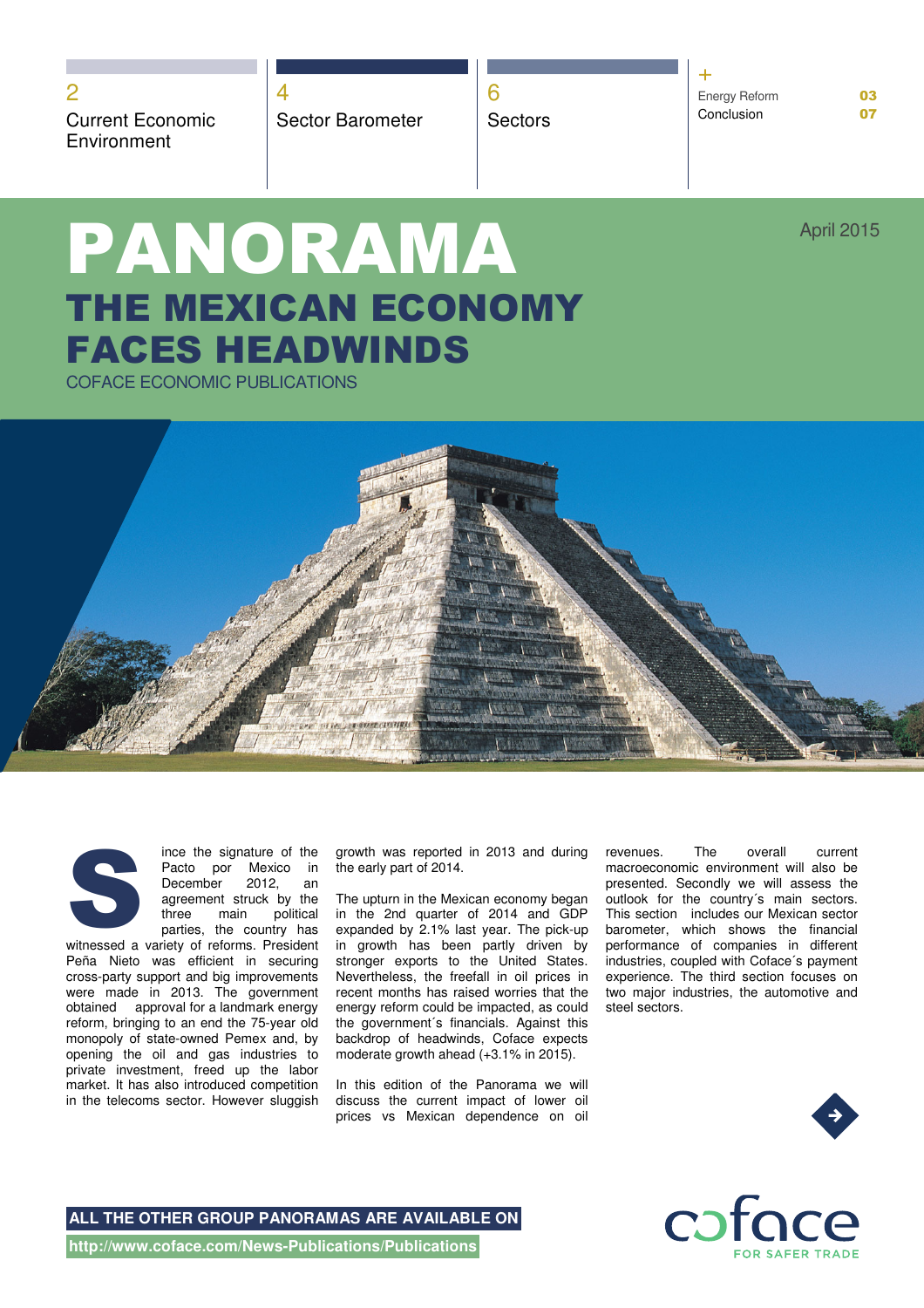## **THE MEXICAN ECONOMY FACES HEADWINDS**



**ECONOMIST PATRICIA KRAUSE** LATAM Region Economist patricia.krause@coface.com

### **ECONOMIST**

**ADRIANA MEYER** Economist adriana.meyer@coface.com

#### **CURRENT ECONOMIC ENVIRONMENT 1**

Mexican activity has been profiting from the economic vitality of the United States, thanks to its preferential trade access and geographical proximity. In addition, manufacturing exports have benefitted from the lower peso. Between September 2014 and February 2015, the peso depreciated by 13.5% and it is expected to weaken further as US monetary policy normalizes its stance. The upturn in the Mexican economy began in the 2nd quarter of 2014 and the country's GDP expanded by 2.1% last year (according to officials). Agriculture was the fastest expanding sector, at 3.1%. Industry was the weakest, at only 1.8%, due to the contraction (2.2%) of the mining sector. Manufacturing showed growth (3.7%), as did services, which rose by 2.2%.

Despite the recent drop in oil prices, the impact on the economy should be manageable in the short term. Admittedly government finances are very dependent on the oil industry, which represents one-third of total fiscal income, but thanks to a portion of oil revenues that has been saved in stabilization funds; the need for a drastic reduction in

public spending does not seem to be necessary. However, the government has announced a preemptive measure that

consists of cutting the national budget by around 0.7% of GDP in 2015, in order to avoid raising taxes or adding further debt.

Inflation closed 2014 at 4.1%, just above the Central Bank's target range (2-4%). Inflation is expected to abate, thanks to slower rises in prices for food and oil products. February data confirms it is the second consecutive month in which annual inflation was within the target range (3%). However, since the Fed announcement anticipating an increase of its main policy interest rate in 2015, Mexico will experience a period of volatility, reflected in particular by the depreciation of the local currency against the dollar. Thus inflationary pressures may accelerate if the peso depreciates further as a consequence of the strengthening of the dollar. A weaker peso could put upwards pressure on prices, given the impact on import costs - as a large share of consumer goods is produced abroad.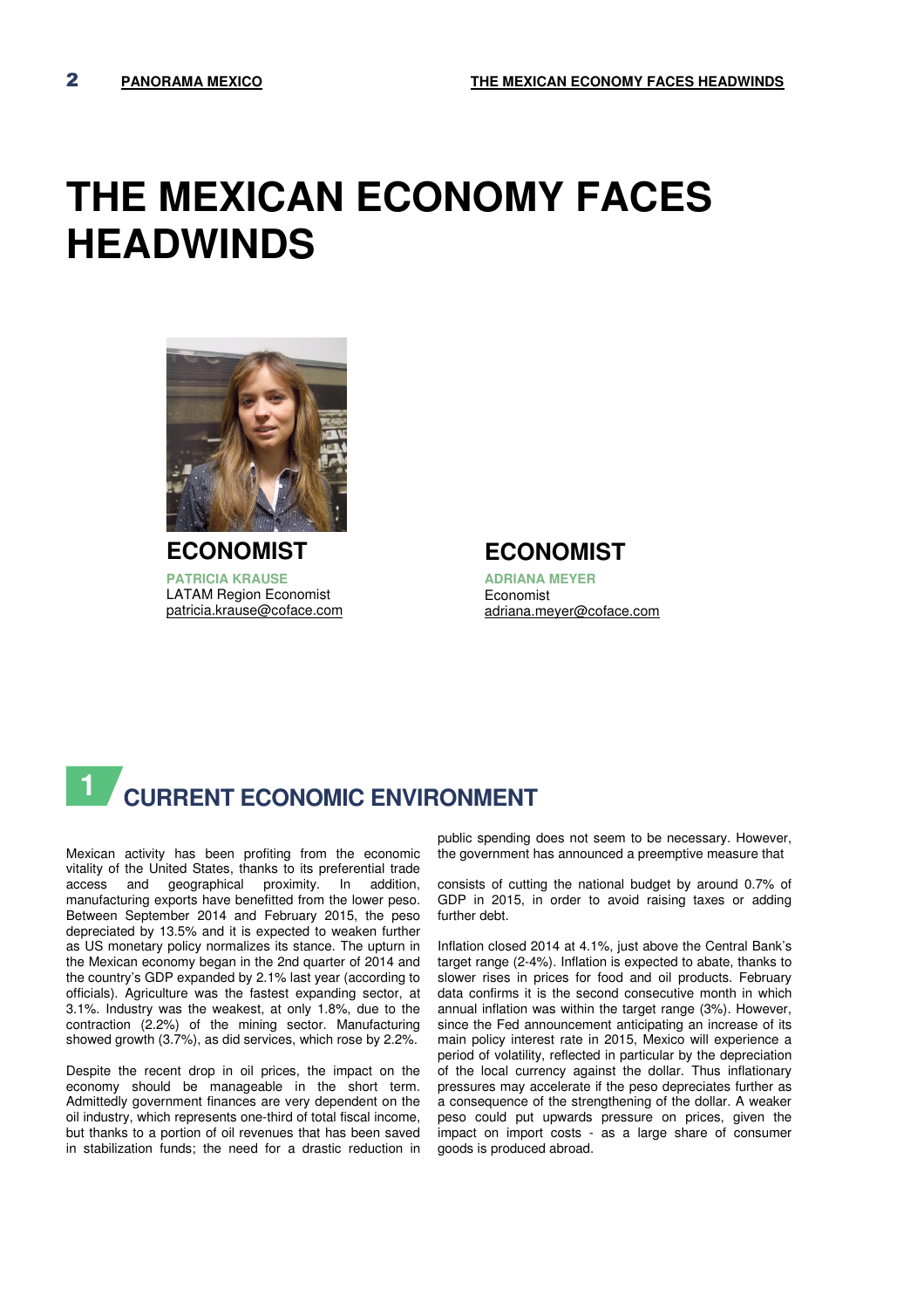Despite lower oil prices, the economic outlook is improving somewhat. Coface forecasts GDP growth of 3.1% in 2015, mainly thanks to the performance of the manufacturing sector which will benefit from rising US demand - especially from the car sector. Consumption remains stagnant, but an improved labor market and increased remittances from Mexicans working in the United States will probably lead to a recovery. However the increase in private capital inflows expected, following the deregulation of the energy market, could be compromised if the drop in oil prices persists especially for deep-water and shale.

Progress on the country's social development is rather mixed. Poverty still affects half of the population, and the percentage of Mexicans whose income is insufficient to purchase a basic basket rose between 2010 and 2014, from 48.77% to 54.77%. The poorer population is concentrated in Mexico's southern states, while inhabitants of states on the northern border with the US, as well as some states in the centre of the country, enjoy much higher average income levels, with better living standards and infrastructure.

On the political side, the government is concentrating on the implementation of its structural reforms until the next mid-term elections. These will be held in July 2015 and will enable the renewal of the Chamber of Deputies' 500 seats. In the run-up to the next elections, the government's image remains embroiled in a major political crisis following the disappearance and presumed murder of 43 students last year, involving police in the city of Iguala. However, the opposition will find it difficult to capitalize on this amid widespread public frustration against the political establishment as a whole and the corruption scandal involving the opposition itself.

| Mexico                      | 2013    | 2014(f) | 2015(f) |
|-----------------------------|---------|---------|---------|
| GDP                         | 1.4%    | 2.1%    | 3.1%    |
| Inflation                   | 4%      | 4.1%    | 3%      |
| <b>Private Consumption</b>  | 2.5%    | 2.1%    | 3.4%    |
| Budget balance (1)          | $-4.1%$ | $-4.2%$ | $-4%$   |
| Public debt (1)             | 46.4%   | 48%     | 49%     |
| Industrial Production       | $-0.5%$ | 1.8%    | 3.7%    |
| Unemployment Rate (2)       | 4.9%    | 4.8%    | 4.6%    |
| Current account balance (1) | $-2.2%$ | $-2.1%$ | $-2.5%$ |

Pct of change in real terms, except (1) % of GDP and (2) % of labor force Source: Dane, Coface, IMF and Oxford Economics

## **OIL REVENUES AND ENERGY REFORM IN A CONTEXT OF FALLING PRICES**

The passage of the landmark energy reform by Congress in December 2013 breaks up a 75 year old monopoly on drilling held by Mexican Petroleums (Pemex). The approval, considered one of President Pena Nieto's main achievements, should encourage foreign investors and ensure solid growth. Nevertheless, oil prices have reported freefall in recent months, from the peak of 114.81 USD on June 20 2014, to a six-year low of 44 USD reached in late January 2015. How do these prices impact the government's ambitious plans for the energy sector and its budget?

The sharp decline in oil prices is associated with an increase in output, combined with lower demand. On the supply side, the recent shale revolution in the US has raised production in the country to the highest level in three decades. In counterpart China, which is the main consumer (12% of total oil consumption), has demanded lower volumes due to the slowdown in GDP growth. The OPEC decision, on November 27, to keep production at the same levels, contributed to the downwards pressure on oil prices. After having reached a minimum quotation at the end of January, the crude-oil market has shown some relief, but the old level of prices will not recover in the medium term. Coface expects the Brent oil price to average 55 USD in 2015.

#### **Energy Reform**

It was the worse time for the oil prices to collapse and the government has worked to keep foreign investors' interest in Mexican fields alive. They wisely decided to focus the first round of tenders (known as Round One) on shallow-water areas, which require lower investments, before the deep-water oilfields.

Despite the unfavourable price scenario, Mexico´s first round of bids appears successful. According to the National Hydrocarbons Commission, the first phase of Round One attracted the interest of 43 companies and 16 have entered the pre-qualification process (including the world´s leading oil firms). The area announced on December 11 2014 comprises 14 shallow-water exploitation blocks off the coasts of Veracruz, Tabasco and Campeche (south-eastern states). The second phase was launched at the end of February, offering another nine shallow-water fields in the Gulf of Mexico (also in Tabasco and Campeche).

On March 9 2015, Mexico´s Energy Secretary, Pedro Joaquin Coldwell, said that the first 23 fields offered for investors should generate 21 billion USD (roughly 1.6% of GDP) in funds over five years. These funds should start to flow into Mexico by the fourth quarter of 2015. The first contracts will be granted beginning on July 15, with signing of the deals taking place between August and September this year.

Whether the following rounds, composed of deep-water and shale gas, will attract demand is another chapter to be seen later. Mexico's deputy energy minister, Lourdes Melgar, recently admitted that the lower oil prices would likely delay the auction of unconventional Chicontepec basin and of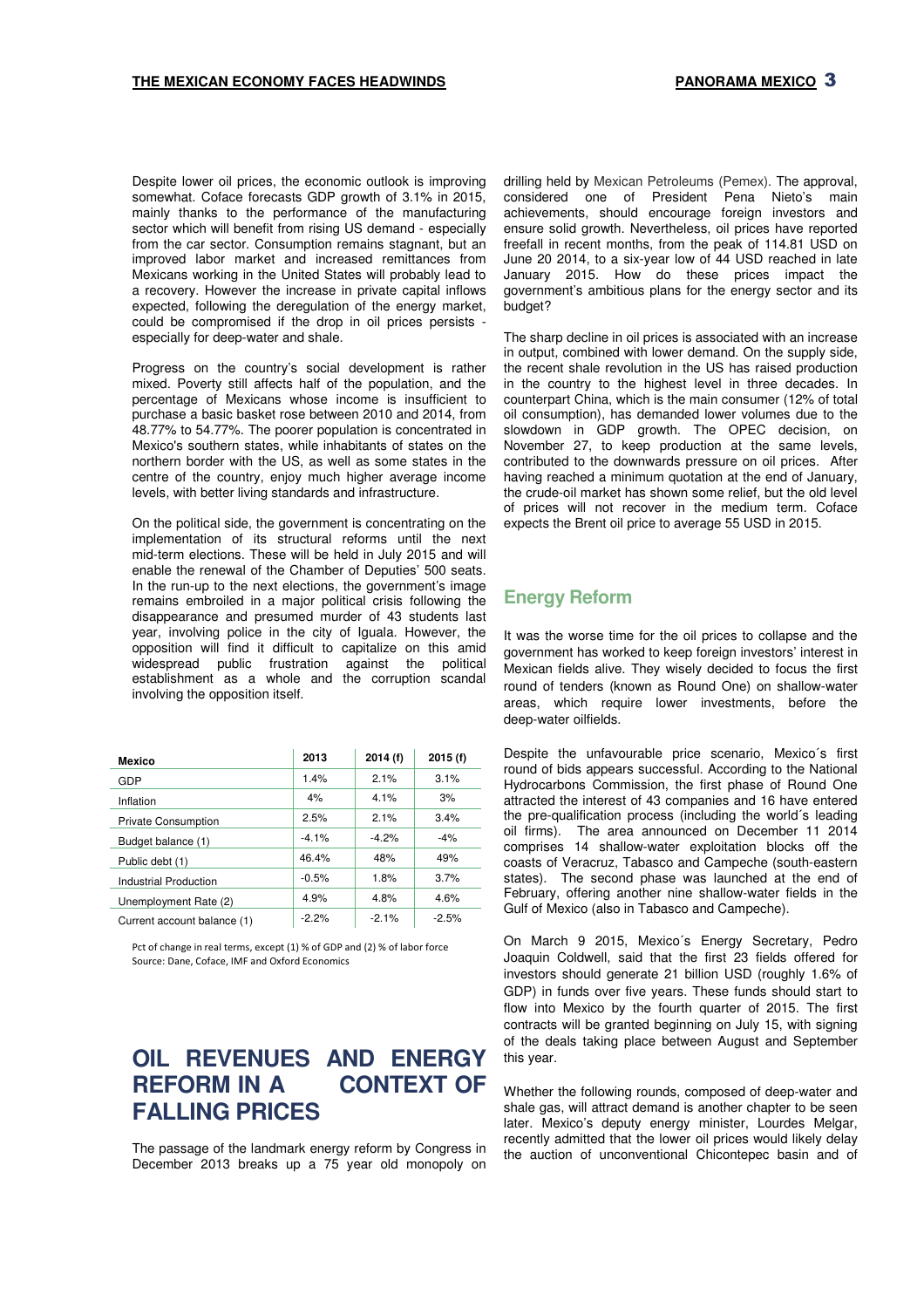deep-water blocks, originally scheduled for March and April 2015.

#### **Government budget**

Oil-related revenues represent around one-third of the government's budget, so the impact of lower oil prices should not be disregarded. Nevertheless, some factors reduce the negative effects on government financials. Foremost is the fact that every year Mexico hedges its oil revenues, so that it will limit part (43% of oil exports unhedged) of the possible losses in 2015. The price negotiated this year was 76.40 USD per barrel, which is slightly lower than the 81 USD per barrel budgeted and roughly double the price of Mezcla Mexicana (a local oil mix).

Two other points should be considered. The first is that Mexican domestic oil prices do not freely float. They are actually set by a smoothing mechanism known as gasolinazo. The second is that the recent depreciation of local currency positively impacts on the budget, since the country´s oil exports are sold in dollars.

Despite the relatively low risk presented above, in late January the Finance Ministry announced expenditure cuts of 124 billion pesos (roughly 8.3 billion USD, or 0.7% of GDP). Around two-thirds will come from current spending, but the remaining third will affect investments. Besides the negative effect of reducing resources for investment, the fiscal adjustment for this year signals the commitment to maintaining fiscal stability and ensures that no additional debt will be issued.

The energy reform seeks to reverse Mexico´s 10-year decline in oil production. As it can be seen on chart 1, the peak was achieved in 2004, with 3.38 million barrels per day. Since then, production has declined by roughly 30% and stood at 2.43 million bpd in 2014. Aging oil fields and years of underinvestment explain the fast deterioration, which was counterpointed with rising oil prices. In this manner, the monopoly on drilling that was held by Pemex significantly reduced the government's potential resources over the last decade. It will now take some time before a rebound in production can be observed.

Beyond fiscal accounts, lower oil prices are likely to affect economic activity. However the impact should be manageable, insofar as the oil industry accounts for around 6% of GDP. This is lower than in most other major Latin American countries. It reflects the diversification process the Mexican economy has undergone over the past years. It is worth noting that low prices offer the possibility of eliminating local fuel price subsidies. Activity should be hit indirectly through lower investments in energy, but the first news on Mexico´s Round One makes us believe that the new reality of lower oil prices will not significantly impact the country´s GDP.

**Chart 1: Mexican Oil Production vs Crude Oil Prices**  (Brent – annual average)



Source: Pemex and World Bank



The Sector barometer shows the financial performance of companies in different industries, coupled with Coface's payment experience. The average outlook in Mexico is at medium risk. Agro-food and textile-clothing are at higher risk, while the automobile and pharmaceutical sectors are at moderate risk. Below we will discuss the outlook for each segment.

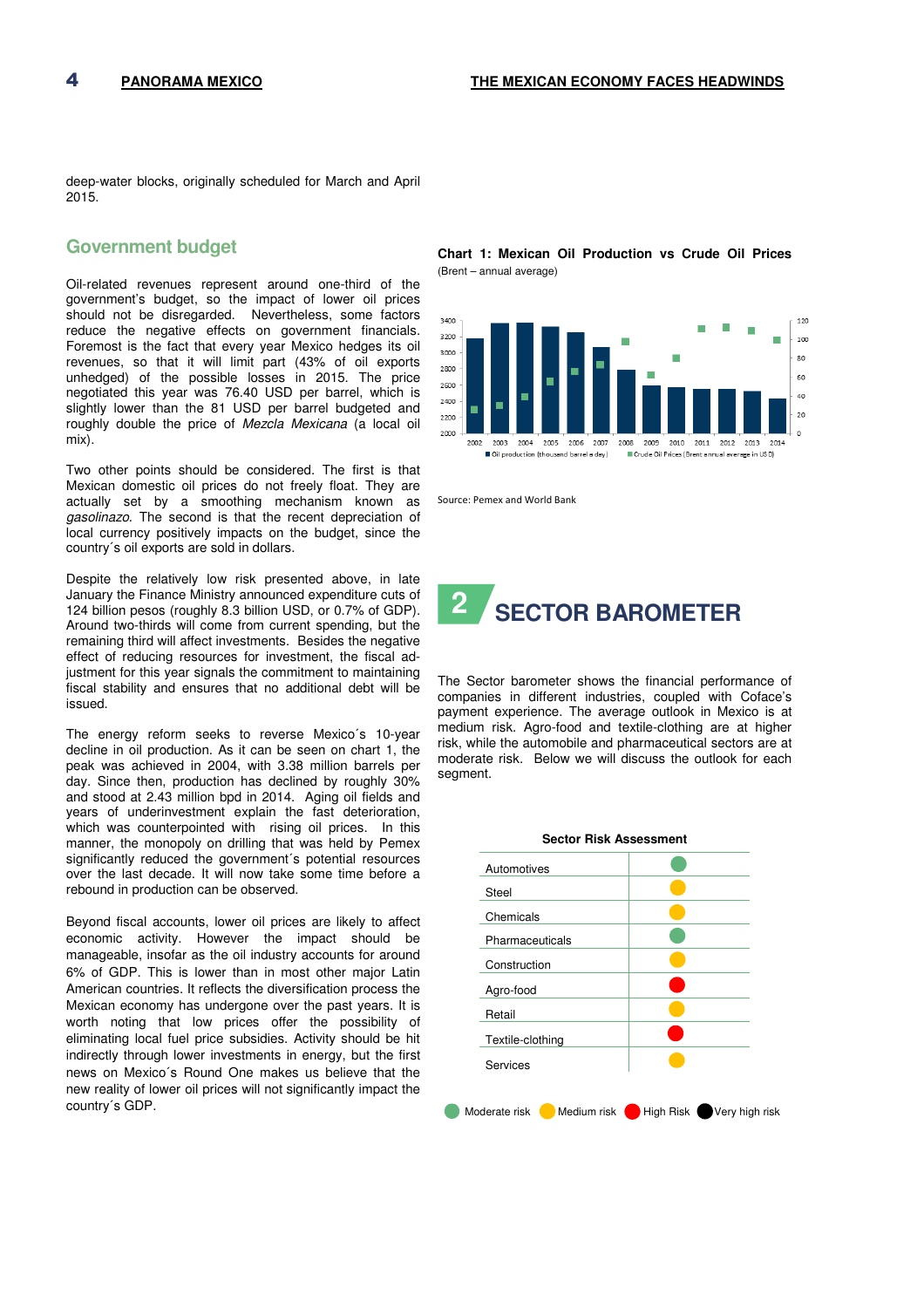#### **Chemicals: Medium Risk**

Latin America as a whole faces lack of competitiveness, due to relatively high costs and here Mexico is no different from the rest of the region. Shale gas exploitation in the USA has also revolutionized the global cost chain. Mexico also holds reserves of this gas, estimated to be one of the world´s ten largest by the US Energy Information Administration. The energy reform will also compromise auctions on shale, notwithstanding the fact that the advantage of developing this has become more questionable with the recent sharp drop in oil prices. The proximity to the US also opens the possibility to pipe gas in from Texas. American gas now costs roughly four times less than Mexico pays for liquefied natural gas from Asia and Latin America. Mexico currently imports the equivalent of around 88% of domestic production. Industry´s risk should stand at medium risk, as the possible positive effects of the energy reform will not be felt in the short term.

#### **Pharmaceuticals: Moderate risk**

Mexico is considered the second largest pharmaceutical market in Latin America and the  $12^{t}$  in the world. The pharmaceutical industry is the second largest manufacturing sector in Mexico, after the car industry. Nearly 200 pharmaceutical industries are located in Mexico, generating 80,000 jobs directly and 330,000 indirectly. In 2013, the local population consumed over 17 billion dollars of pharmaceutical products, whereas production achieved was around 14 billion dollars. Investments in this industry are expected to increase, partly because of lower production costs compared to its neighbour, the United States, which is the main market for pharmaceutical exports.

#### **Construction: Medium Risk**

Industry was hit strongly in 2013, mainly due to housing policy changes conducted by the government and by delays in infrastructure projects. Activity remained weak in the first half of 2014, but it has started to report rebound signals and ended the year with a growth of 1.7%. Bimsa Reports, a company specializing in the construction industry, forecasted a growth of 4% for the segment this year. That was before the government announced cuts to its budget of 124.3 billion Mexican pesos (roughly 8.3 billion USD). Now the plan for a passenger train in the Yucatan peninsula has been cancelled and a high-speed rail project meant to connect Mexico City and Queretaro has been suspended. This negatively impacts growth estimations for the segment this year - but nothing compared to the 2013 turmoil scenario. Risk should remain at medium level.

#### **Agro-food: High Risk**

The agro industrial segment represents around 9% of GDP. Exports to the US have increased significantly in recent years, thanks to the North American Free Trade Agreement (NAFTA). The variety of products ranges from fresh fruits (such as avocados, watermelons, mangoes, papayas, grapes and Persian limes) to food products (such as wine, beer, breakfast cereals, processed fruit and vegetables). The industry was impacted in early 2014 by tax hikes on high-calorie food and drinks.

The agro segment is classified as high risk due to the following factors: 1) lower international prices of commodities; 2) significant dependence on imported fertilizers, within the context of the depreciating Mexican Peso; 3) long payment terms normally prevailing in the segment; 4) the necessity of financing the crops vs good cash flow management and 5) weather conditions that cannot be predicted.

#### **Retail: medium risk**

Retail sales growth remains modest due to the sluggishness in consumption. Sales increased by 2.6% YoY in November 2014, while at the same time consumption rose by 2.1% YoY. A moderate recovery is expected to 2015, given the improvement in the labour market. The official employment rate increased by 4.3% in December 2014, compared to December 2013, and remittances increased from Mexicans working in the United States. Consumer loans grew by 6% last year and should continue to increase further, as a result of the financial reform. In addition, lower inflation should boost real wages and by extension households' purchasing power.

#### **Textile-clothing: High risk**

The textile and clothing industry is the sixth largest manufacturing activity in terms of economic contribution to Mexico's GDP (3.8% of manufacturing GDP in 2012). With the opening to foreign trade, particularly after the entry into force of the North American Free Trade Agreement in 1994 (NAFTA), the sector benefited from a greater participation in international markets. However, companies are facing growing competition from Asian textile manufacturers, causing a drop in production, export sales and employment. In December 2014, the government announced public spending of over 540 million dollars (0.04% of GDP) to raise the productivity and competitiveness of the textile industry. Despite public spending efforts to boost the textile-clothing sector, it will remain risky in the short and medium term.

#### **Services: medium risk**

The service sector represents around 62% of Mexico´s GDP and has been performing well in recent years. The outlook is positive, in line with a perspective of a stronger labour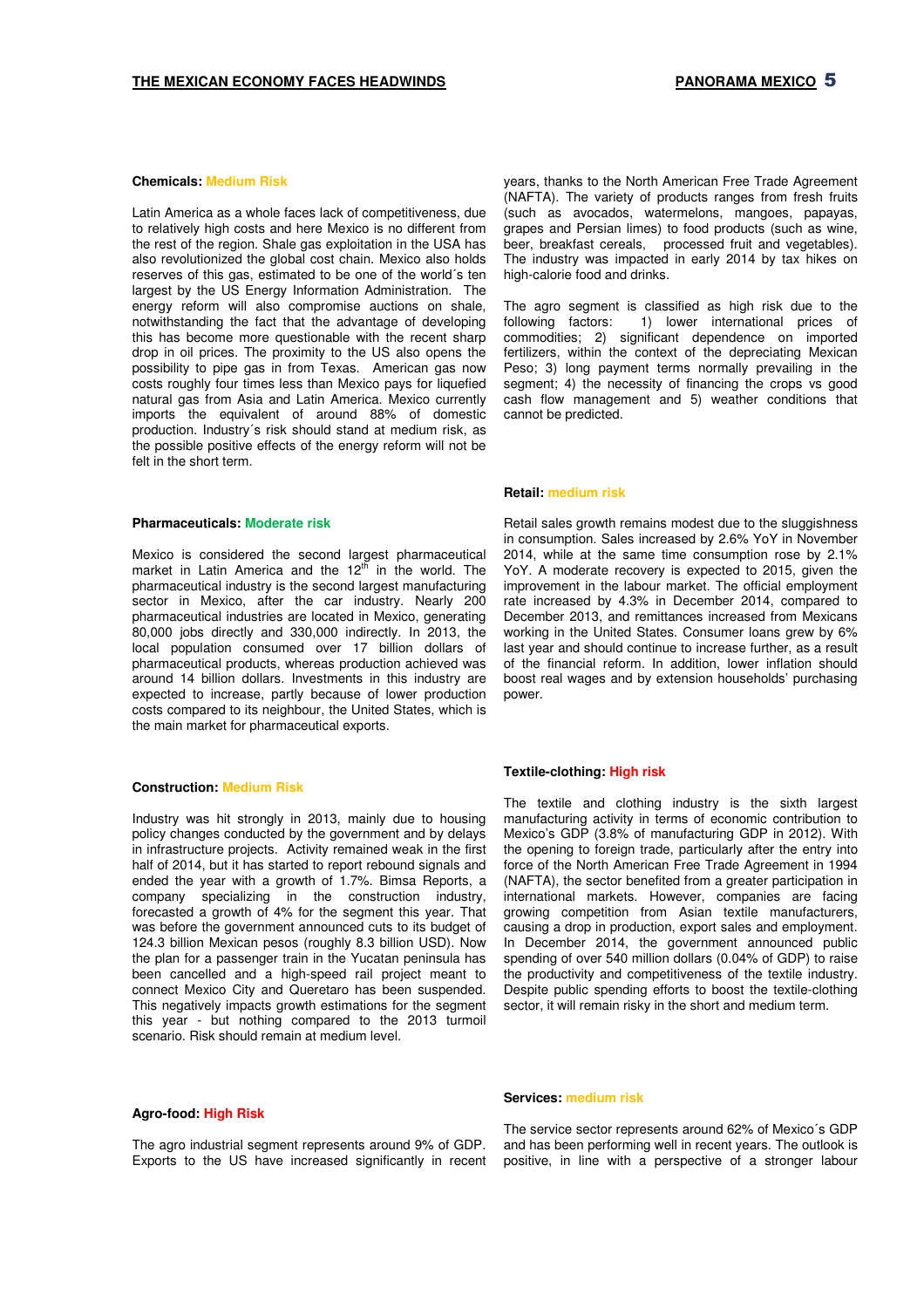market and decreasing inflation. The segment also holds an advantage when compared with industry. It is easier to promote adjustments in prices, as it does not face competition from imported products. This facilitates the maintenance of profit margins and classifies the industry at medium risk.



#### **Auto Sector: Mexico is emerging as a major automotive hub**

Mexico is the fourth-largest automobile exporter in the world after Germany, Japan and South Korea and the seventhlargest vehicle producer (surpassing Brazil in the first half of 2014). The automotive sector is dynamic and in continuous growth. This industry employs around 700,000 local workers. Eight out of ten vehicles are dedicated for export, but in contrast with other countries, Mexico doesn't have any domestic automakers.

The world's top ten vehicle assembly companies are established in Mexico, with General Motors, Ford, Chrysler, Volkswagen, Nissan, Honda, BMW, Toyota, Volvo and Mercedes-Benz. The automobile industry is to become further integrated into the US production chain over the following years, thanks to its geographical proximity to the US market and the NAFTA agreement that allows auto makers to optimize their production operations within North America.

The automotive sector has been growing strongly, further boosted by a number of additional vehicle assembly plants in recent years. These (notably Asian and European) auto makers are attracted by the reduced trade barriers within North America and around 40 different free-trade agreements. Other car companies, such as Nissan, General Motors, Ford, Fiat and Chrysler, have chosen to finance the expansion of their plants. At the beginning of March, Volkswagen announced that it would spend 1 billion dollars to expand a Mexican plant to build small SUVs (sports utility vehicles) for the US market. According to officials, auto makers and parts suppliers have plans to invest more than 20 billion dollars in Mexico's car industry over the next few years.

Factories of luxury brands, such as BMW and Audi, are contributing to the improvement of the country's value chain. Mexico has held seventh place in terms of car export values since 2012, ahead of France and Spain. Germany still holds the leading position (see chart 2).

**Chart 2: Car export** (in value)



Source : Unctadstad, Coface

With 82% of Mexico's light vehicle production exported in 2014 (against an average of 75% ten years ago), Mexico's growing automotive industry is a production center rather than a sales market (see chart 2). The automotive sector represents 30.8% of the country's total exports.

**Chart 3: Mexico car prodution/ millions of units** 



Source : Unctadstad, Coface

According to AMIA (the Mexican automotive industry association), in 2014 car production grew by 9.8% to 3,219,786 units, exceeding Brazil's car production for the first time since 2002. This results from a combination of many factors that include cost competitiveness, increases in productivity and, especially, the increasing demand for cars in the United States. Mexico's annual production of cars and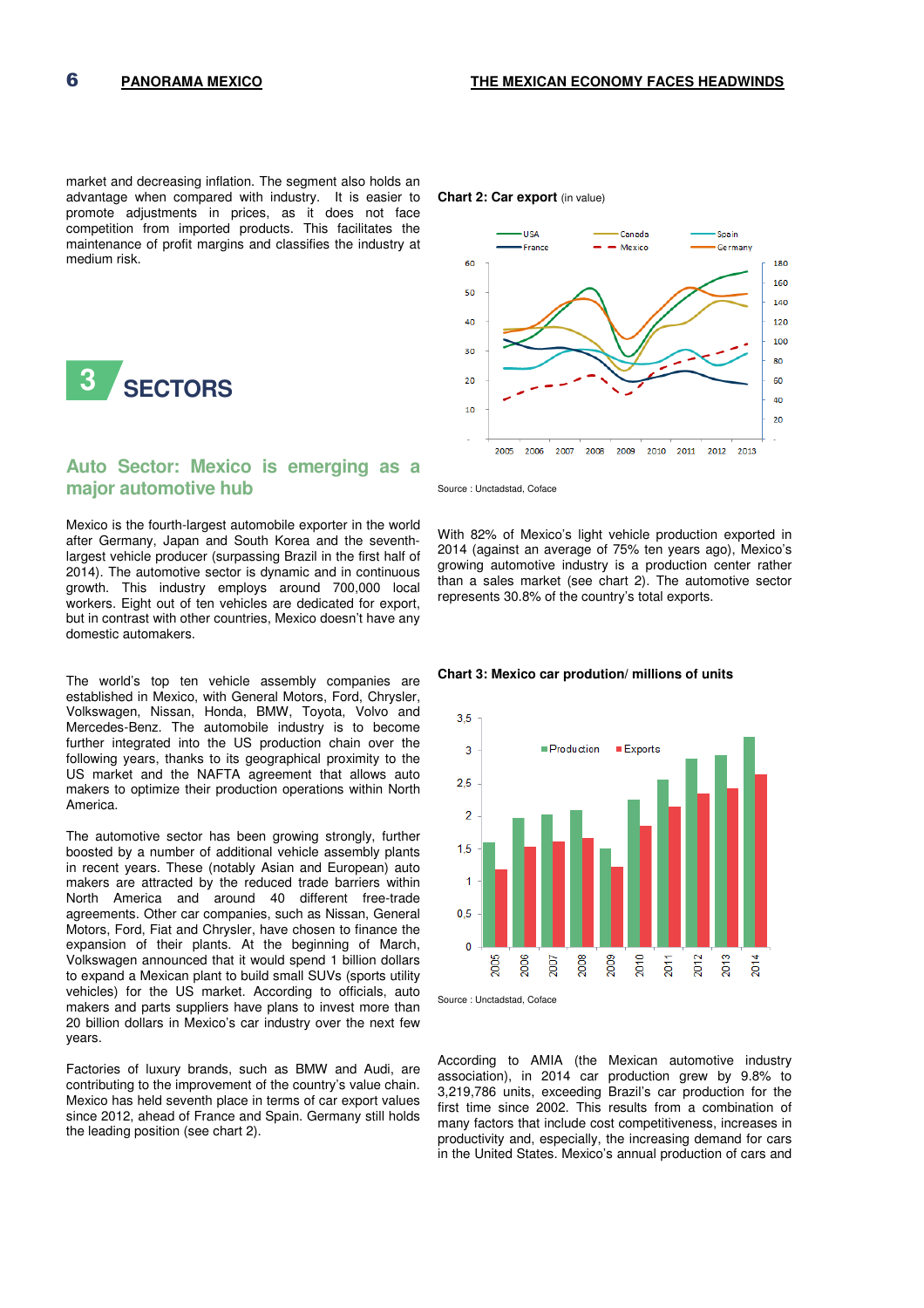light trucks is expected to rise by more than 50% by 2018, to five million units, thanks to a wave of current investments.

North America is the main market for Mexican cars, representing 81% of total exports last year. Mexico has become the number 2 supplier of vehicles to the US market after Canada, surpassing Japan. The United States absorbed 71% of total exports and Canada 10%. Brazil occupied the third place with 3.9%, followed by Germany with 3.3%. Exports to Argentina should rebound, thanks to a new automotive agreement signed between Mexico and Argentina which puts an end to the conflict which erupted in 2012 when Argentina decided to unilaterally suspend it.

The outlook for the automotive industry is positive. The robust growth expected in the US in 2015 will benefit Mexico's car industry, while depreciation of the local currency is reinforcing the competitiveness of its vehicles. Related activities (such as spare parts and electrical equipment), notably by companies located around Mexican plants, will probably capitalize on this. Monthly US car sales picked up by 52% between January 2010 and October 2014, while production increased by 45%. The positive trend in investments in the automobile industry is linked to the strong outlook in the US. Between 2009 and 2013, capital expenditure steadily increased from 9 692, to 26 672 million dollars.

#### **Steel**

Mexico is the world's  $13<sup>th</sup>$  biggest steel producer and the second largest in Latin America. The states of Coahuila, Michoacán, Nuevo Léon, Guanajuato and Veracruz represent 82.1% of the nation's total production. It reported an annual average growth of 1.47%, higher than the world average of 1.16%. The industry performed well in 2014 in terms of production, rising by 4.2% to reach 19 million tonnes (chart 4). These results were supported by strong demand from the automobile industry (+8.2%) and from metal products (+5.1%). However, international steel prices remain at low levels, due to world oversupply.



#### **Chart 4: Steel Production** (million tonnes)

consumption, so its influence in determining international prices is very strong. Many Chinese steelmakers are state-owned and the decision of how much to produce is not necessarily connected to economic reasons. This leads to international steel oversupply and therefore lower prices. With the context of lower growth rates in China, the segment is negatively impacted worldwide.

Altos Hornos de Mexico SAB de CV is the country's largest steelmaker, with an annual liquid steel capacity of over three million tonnes. Other important players are Arcelor Mittal, Deacero, Industrias CH, Tenaris-Tamsa and Ternium. Given the tight margins, companies have been struggling to reduce costs. Fortunately the prices of iron ore, the main raw material, are in free fall (by roughly 53% since the end of 2013). Energy also represents another major cost and the recent energy reform should mean the provision of cheaper solutions. However, in the short term, energy costs will continue to weigh on companies' profit margins. The poor transport infrastructures, as well as high fiscal and financial costs, are also challenges to be dealt with.

The combination of low steel prices and high costs make the country very vulnerable to imports. In order to try to protect local production from imports (emanating mainly from China and Russia), a string of anti-dumping investigations related to a large range of products have been launched.

Construction represents the country's main steel consumer (see chart 5), followed by metal products and capital goods. The latter two segments should report moderate growth, due to the scenario of lower oil prices and the impact of the energy reform. In contrast, the automobile industry is expected to continue its strong performance in 2015. This industry is very export oriented, accounting for approximately 80% of local production and the US market absorbs around 71% of total exports.

In general, the steel industry will continue to be affected by fierce competition from imported products, which will impact its margins. In response to this sensitive scenario, a steel mill located in Michoacán announced that it will turn off its furnaces indefinitely, leaving 8,500 people unemployed. Risk is expected to remain at high level.

#### **Chart 5: Mexico Steel Usage Composition**



World steel overcapacity is a major issue. China is responsible for 50% of the world´s total steel production and

Source: Canacero